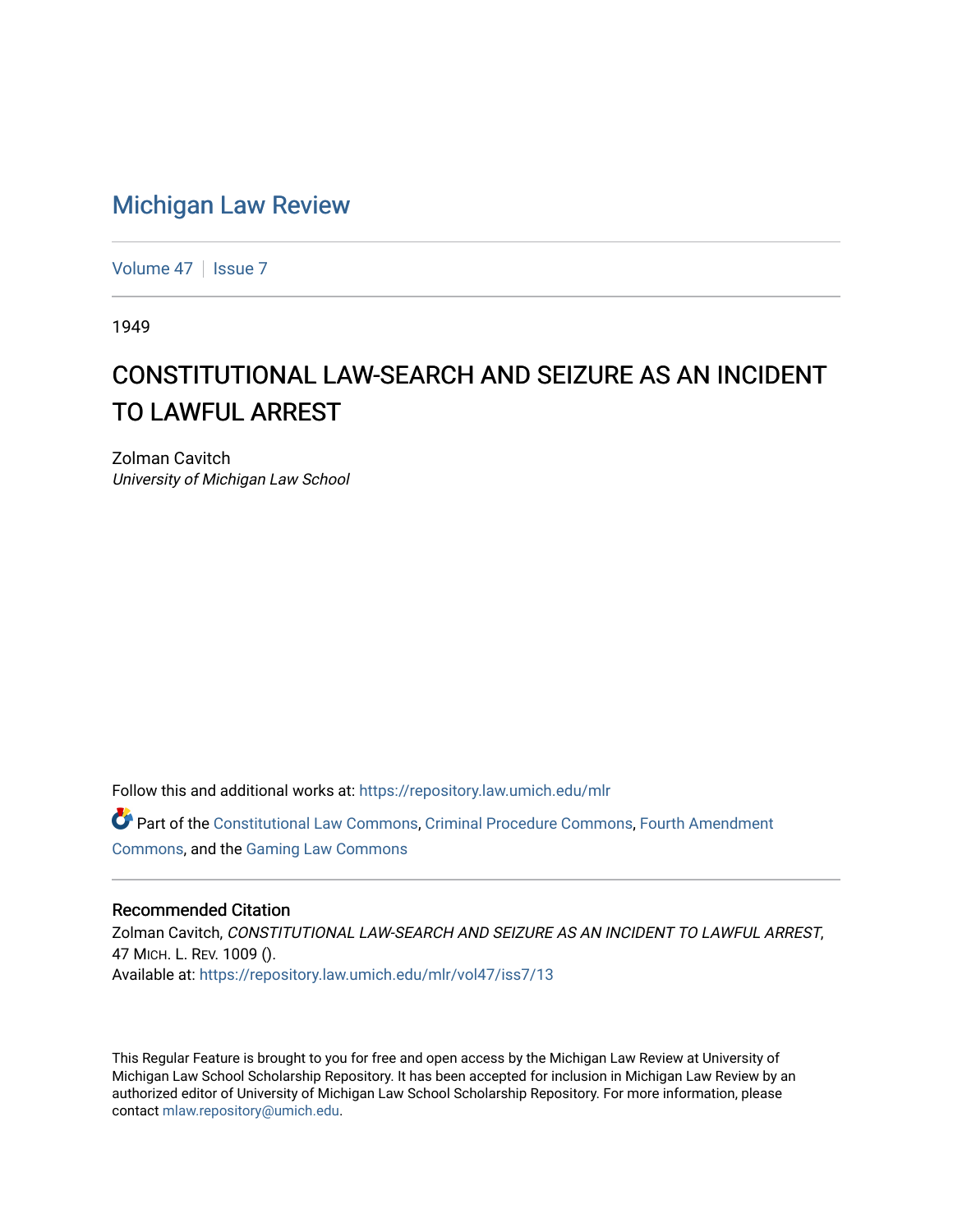CoNSTITUTIONAL LAw-SEARCH AND SEIZURE As AN INCIDENT To LAWFUL ARREST-Petitioners, suspected of carrying on an illegal lottery, had been under police observation for several months, during which time one of the petitioners maintained a room in a rooming house in the District of Columbia. On the day of the arrest, a police officer, without a warrant, but believing the unlawful lottery to be in operation, climbed through a window of the landlady's room, and admitted two other officers. They proceeded to the petitioner's room, where one of the officers looked through the transom. Seeing the petitioners working on an illegal lottery, the officers entered the room, arrested the petitioners and seized various articles in plain view that were used in the lottery. Petitioners made a timely motion for suppression of the evidence so seized, alleging that the seizure was a violation of their constitutional rights<sup>1</sup>, making the evidence inadmissible.<sup>2</sup> The trial court denied the motion and the petitioners were convicted; the court of appeals affirmed.3 On certiorari to the United States Supreme Court, *held,* reversed. Even though the arrest may have been lawful, seizure of the lottery equipment without a search warrant was unreasonable and, therefore, a violation of petitioners' constitutional rights. *McDonald v. United States,* 335 U.S. 451, 69 S.Ct. 191 (1948).

Prior *to* 1948, the law was well settled that an officer, on making a lawful arrest, might search, *to* a certain extent, the premises where the arrest was made without a search warrant and seize at least the fruits and instrumentalities of the crime that were in plain sight and under the immediate control of the accused.<sup>4</sup> In two recent cases, the Court extended the scope of search and seizure as an incident to a lawful arrest to a point theretofore unknown.<sup>5</sup>Very recently, however, in *Trupiano v. United States*,<sup>6</sup> the Court went to the opposite extreme, holding that the seizure of illicit distillery equipment in plain view of the arresting officer at the time of the arrest was unconstitutional, because the officer had ample time to secure a search warrant before making the arrest. The principal case, relying on the same factor of "time,"7 is in line with the *Trupiano* case and, apparently, expands the meaning of the Fourth Amendment to limit search and seizure, as an incident to a lawful

1 The Fourth Amendment prohibits "unreasonable searches and seizures" and places limitations on the issuance of search warrants.

<sup>2</sup> Weeks v. United States, 232 U.S. 383, 34 S.Ct. 341 (1914). See LAsson, HISTORY AND DEVELOPMENT OF THE FOURTH AMENDMENT TO THE UNITED STATES CONSTITUTION 106-117 (1937). .

3 McDonald v. United States, (App. D.C. 1948) 166 F. (2d) 957.

4 Marron v. United States, 275 U.S. 192, 48 S.Ct. 74 (1927); limited by Go-Bart Importing Co. v. United States, 282 U.S. 344, 51 S.Ct. 153 (1931); and United States v. Lefkowitz, 285 U.S. 452, 52 S.Ct. 420 (1932). See LAsson, HISTORY AND DEVELOPMENT OF THE FOURTH AMENDMENT TO THE UNITED STATES CONSTITUTION 128 (1937).

<sup>5</sup>Davis v. United States, 328 U.S. 582, 66 S.Ct. 1256 (1946); Harris v. United States, 331 U.S. 145, 67 S.Ct. 1098 (1947), 45 Mich. L. Rev. 605 (1947).<br><sup>6</sup> 334 U.S. 699, 68 S.Ct. 1229 (1948), 48 Col. L. Rev. 1257 (1948).

<sup>7</sup> Although this factor was relied on for the first time in the Trupiano case, it had previously been suggested in dicta in Go-Bart Importing Co. v. United States, 282 U.S. 344, 51 S.Ct. 153 (1931); Taylor v. United States, 286 U.S. l, 52 S.Ct. 466 (1932); Johnson v. United States, 333 U.S. IO, 68 S.Ct. 367 (1948).